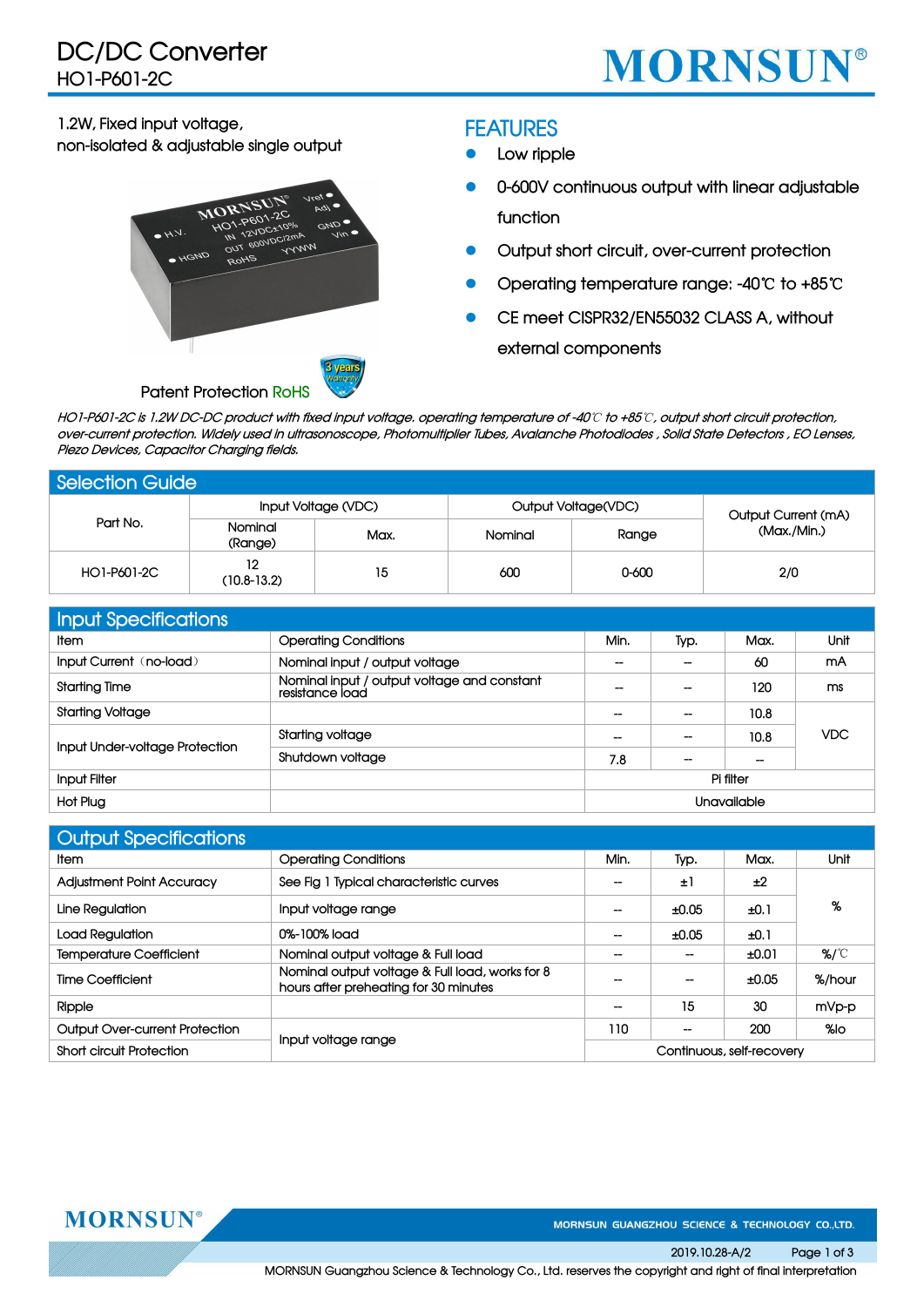## **DC/DC Converter HO1-P601-2C**

# **MORNSUN®**

| <b>General Specifications</b>           |                                                          |                   |                          |                          |            |
|-----------------------------------------|----------------------------------------------------------|-------------------|--------------------------|--------------------------|------------|
| <b>Item</b>                             | <b>Operating Conditions</b>                              | Min.              | Typ.                     | Max.                     | Unit       |
| <b>Operating Temperature</b>            |                                                          | $-40$             | $\overline{\phantom{m}}$ | $+85$                    |            |
| Storage Temperature                     |                                                          | $-55$             | $\overline{\phantom{m}}$ | $+125$                   | °C         |
| Pin Soldering Resistance<br>Temperature | Soldering spot is 1.5mm away from case for 10<br>seconds | $- -$             | $\overline{\phantom{a}}$ | $+300$                   |            |
| <b>Storage Humidity</b>                 | Non-condensing                                           | 5                 | $\hspace{0.05cm}$        | 95                       | %RH        |
| <b>Switching Frequency</b>              | PWM mode                                                 | $\hspace{0.05cm}$ | 95                       | --                       | <b>KHz</b> |
| <b>MTBF</b>                             | MIL-HDBK-217F@25℃                                        | 1000              | $\overline{\phantom{a}}$ | $\overline{\phantom{a}}$ | K hours    |

| <b>Physical Specifications</b> |                                                             |
|--------------------------------|-------------------------------------------------------------|
| Casing Material                | Black plastic; flame-retardant and heat-resistant (UL94-V0) |
| Dimension                      | 46.00 x 25.70 x 15.50mm                                     |
| Weight                         | $32g$ (Typ.)                                                |
| Cooling Method                 | Free air convection                                         |

| <b>Electromagnetic Compatibility (EMC)</b> |           |  |                                                      |  |  |  |  |
|--------------------------------------------|-----------|--|------------------------------------------------------|--|--|--|--|
| EMI                                        | СE        |  | CISPR32/EN55032 CLASS A (without external component) |  |  |  |  |
|                                            | <b>RE</b> |  | CISPR32/EN55032 CLASS B (without external component) |  |  |  |  |

#### **Product Characteristic Curve**



#### **Design Reference**

#### **1. Typical application**

**Output voltage can be programmed by external voltage or potentiometer, see Fig 2**



| R0                                  | Vref      | Control Voltage |
|-------------------------------------|-----------|-----------------|
| <b>10K Adjustable</b><br>Resistance | $2.5$ VDC | $0-2.5$ VDC     |

**Fig. 2 Output Voltage External Programming**



MORNSUN GUANGZHOU SCIENCE & TECHNOLOGY CO.,LTD.

**2019.10.28-A/2 Page 2 of 3**

**MORNSUN Guangzhou Science & Technology Co., Ltd. reserves the copyright and right of final interpretation**